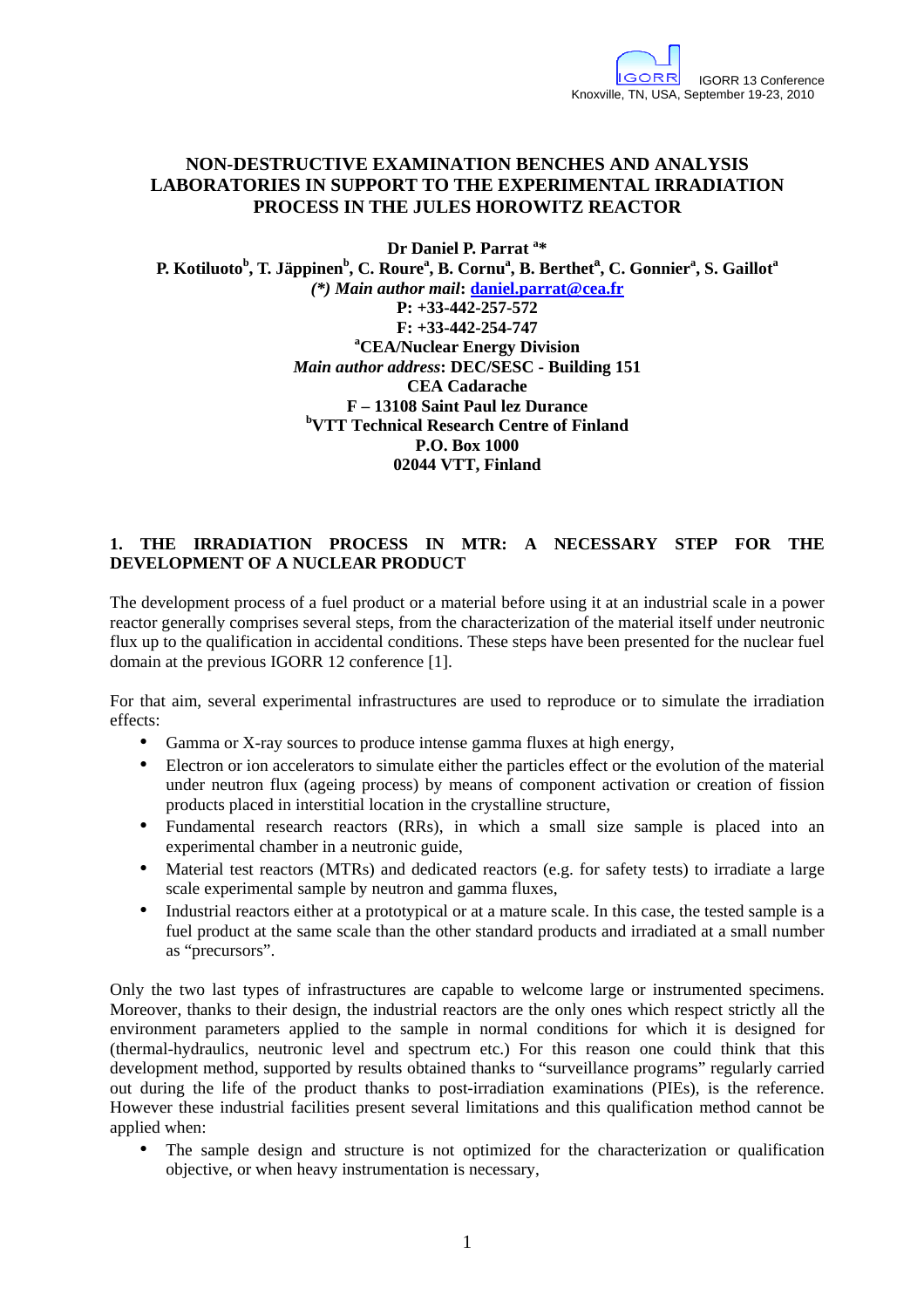- The sample has to be tested at the design or reactor operating limits (high dpa value or burn-up increase, …),
- Specific power time histories not compatible with a reactor standard operation have to be applied (intermediate power operation, cycling, soliciting transients, power ramps…),
- Specific environment parameters shall be applied (controlled stress, higher temperature or volumic power, neutronic spectrum, coolant chemistry…),
- Specific constraints or solicitation could induce a non-acceptable risk of sample integrity loss (geometrical change, rupture, clad failure),
- Reactor is not adequately designed, especially if the experimental program is related with safety criteria (fuel central melting research, continuous irradiation in a failed mode, fuel rod lift-off study…),
- The sample aspect or properties observed or measured through post-irradiation examinations are no more representative or cannot be transposed to the sample status during irradiation,
- The industrial reactor simply doesn't exist.

For all these reasons, irradiations in MTR are mandatory and are in practice the basis of the whole development process (selection, characterization and qualification). Dedicated reactors play also an important complementary role for some specific integral tests (e.g. LOCA or RIA test for fuels). Finally irradiations of precursors in power reactors are limited to products which present a slight design evolution (clad alloy, microstructure optimization, doped fuel…) and which ensure an expected behavior quite comparable to the standard product. They are also used when a statistical approach is useful.

In a nutshell, experiments in MTRs aim to study [2]:

- Evolution of material and fuel properties under neutronic flux, versus the flux level and the dose:
	- o Mechanical properties (densification, creep, thermal expansion, gaseous swelling…),
	- o Thermal properties (conductibility, heat capacity…),
- Thresholds versus the fast neutrons integrated dose, the burn-up or the temperature (e.g. MOX agglomerate restructuration, fission gas release, clad or neutronic absorber swelling…),
- Unexpected or insufficiently modelled phenomena (e.g. fuel cracking network, pellet-cladding contact, He behavior),
- Distribution and thermal-chemical behavior of fission products other than noble gases,
- Quantification of margins versus safety criteria or versus the loss of the product reliability or robustness. This service offer is essential in support to the qualification file of the product [3].

Moreover, experiment objectives are now strongly related to the modeling needs, which will become progressively the driving force for implementing such tests. Among other interests, the main aims of the modeling is i) to gather experimental results in a database for the simulation tool validation, and ii) to set up a reliable knowledge and understanding of the activated phenomena through models and laws.

## **2. INTEREST OF NON-DESTRUCTIVE EXAMINATIONS FOR THE IRRADIATION PROCESS IN MTR**

The experimental process in a Material Test Reactor (MTR) mainly consists in the irradiation of an experimental sample (nuclear fuel or material) in a specific device reproducing as much as possible the power reactor environment conditions (thermal-hydraulics, neutronic flux level and spectrum, coolant chemistry etc.). The key parameter time history requested by the customer (e.g. nuclear power, temperature, stress) is applied to the sample by means of various in-situ or out-of-pile systems (e.g. distance to the MTR core, neutron absorber movement, electric or gamma heating, isolating gas gap, internal pressure or bellows).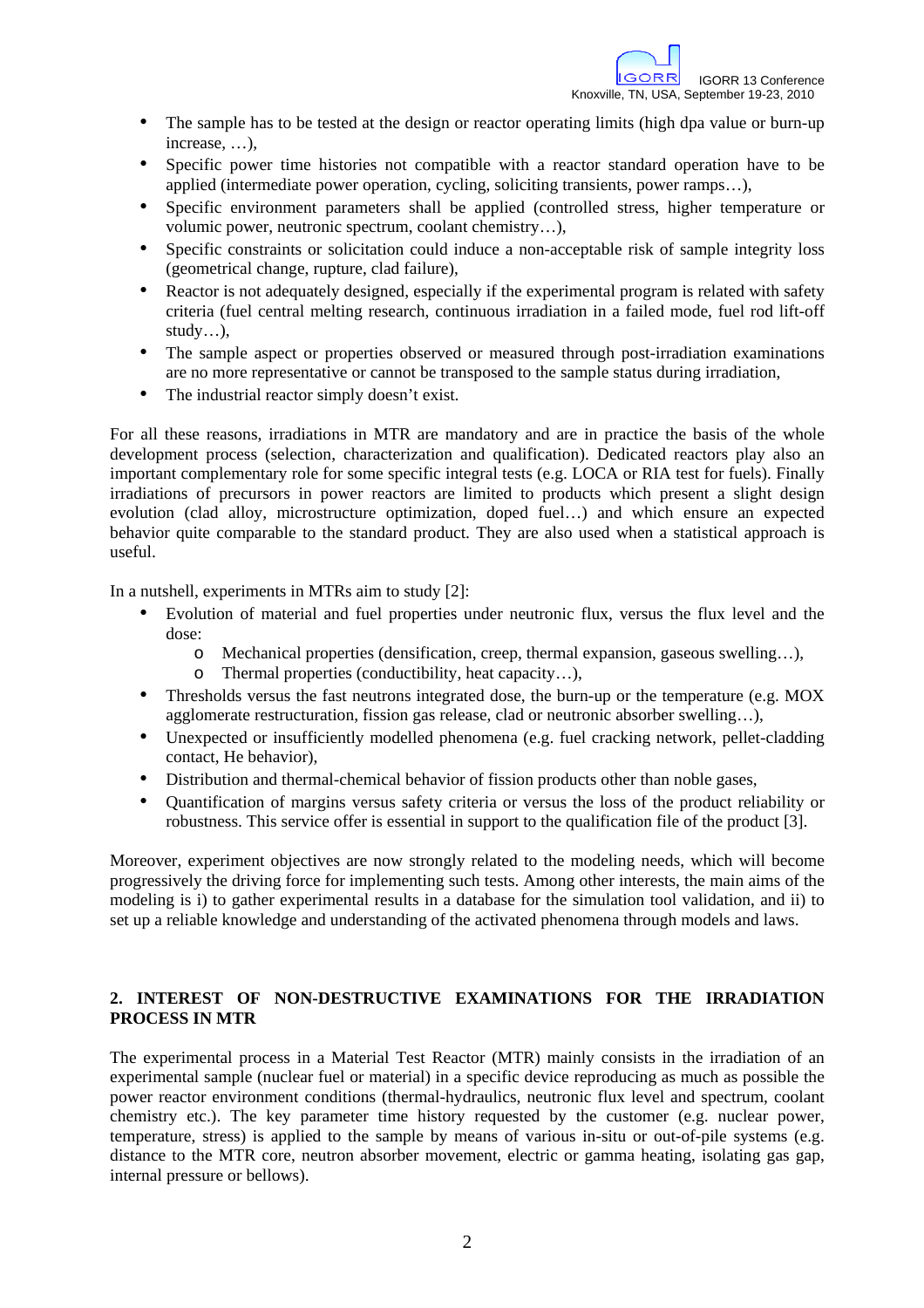The sample itself is generally instrumented in order to monitor or quantify the effect of the environment variation on the sample behavior. When it is technically feasible this instrumentation is on-line (thermocouple, pressure gauge, LVDT, neutron detector etc.). If not, it plays the role of an integrator (e.g. neutronic fluence or melting wire). Other on-line sensors monitor the environment of the sample. A lot of information are gained from this type of instrumentation (close sample behavior follow-up, identification of behavior thresholds or non reversible turn points), which are of great interest for characterization, or qualification of the irradiated fuel or material sample. After that the sample is classically sent to hot cell laboratories for supplementary non-destructive and destructive examinations. This process represents a dramatic progress compared to the "cook and look" irradiations, which were implemented before the generalization of reliable on-line instrumentation and associated instrumentation and control channel. New irradiation devices are designed to embark a lot of instrumentation and to transmit the various signals properly [4], [5].

However, supplementary and valuable scientific information can also be gained within the MTR process, thanks to intermediate non-destructive examination (NDE) on the sample and to specific laboratories that can welcome and analyze fluids in contact with the sample. When these facilities are available in a research reactor, a considerable improvement of the experiment scientific quality can be offered to the end-user, often with no specific handling (no supplementary risk for the sample) and with a limited time consumption which doesn't jeopardize the experiment unfolding.

NDE methods can be implemented during the reactor intercycle on underwater benches that are able to gain information on the sample still mounted on the sample-holder and connected. X-ray radiography and tomography, gamma scanning and tomography, or neutronography are the more common techniques encountered in MTRs. At the end of the irradiation process, sample is unloaded from the device and disconnected from the sample-holder. Examinations are then performed in MTR hot cells depending on the available equipment: precise X-ray radiography and tomography, gamma scanning and tomography can be applied directly to the sample.

The main support offered by implementation of NDE is:

- Initial checks of the sample and confirmation of its acceptable status before starting the irradiation:
	- o Handling possible effects (e.g. after transportation or reparation, or after insertion in the device),
	- o Precise positioning of sample or sample-holder instrumentation,
- Help to manage the irradiation time history by gaining first results on the sample behavior and adjusting experimental protocol:
	- o Power time history fine tuning (after a short experimental run at reduced power),
	- o Detection of unexpected sample behavior,
	- o Detection of specific elements offering a large contrast with some examination techniques (light elements, neutron absorber…)
- Gain of data not accessible by classical PIE in hot cells:
	- o Maintain of a stress or an atmosphere applied to a sample
	- o Quantitative measurement of short half-life fission products,
	- o Slow geometrical transformations after irradiation,
- On the spot monitoring of the sample status after a soliciting test:
	- o Handling limitation to preserve the "as tested" sample geometry,
	- o Geometrical changes after an off-normal transient,
- Final check to define the "reference status" before transportation to hot cells.

Regarding analysis laboratories, such as a fission product laboratory or a chemistry laboratory, the objective is to be able to analyze fluids in contact with the sample:

• Loop coolant (gas or liquid) for measuring concentrations of corrosion, activation or fission products: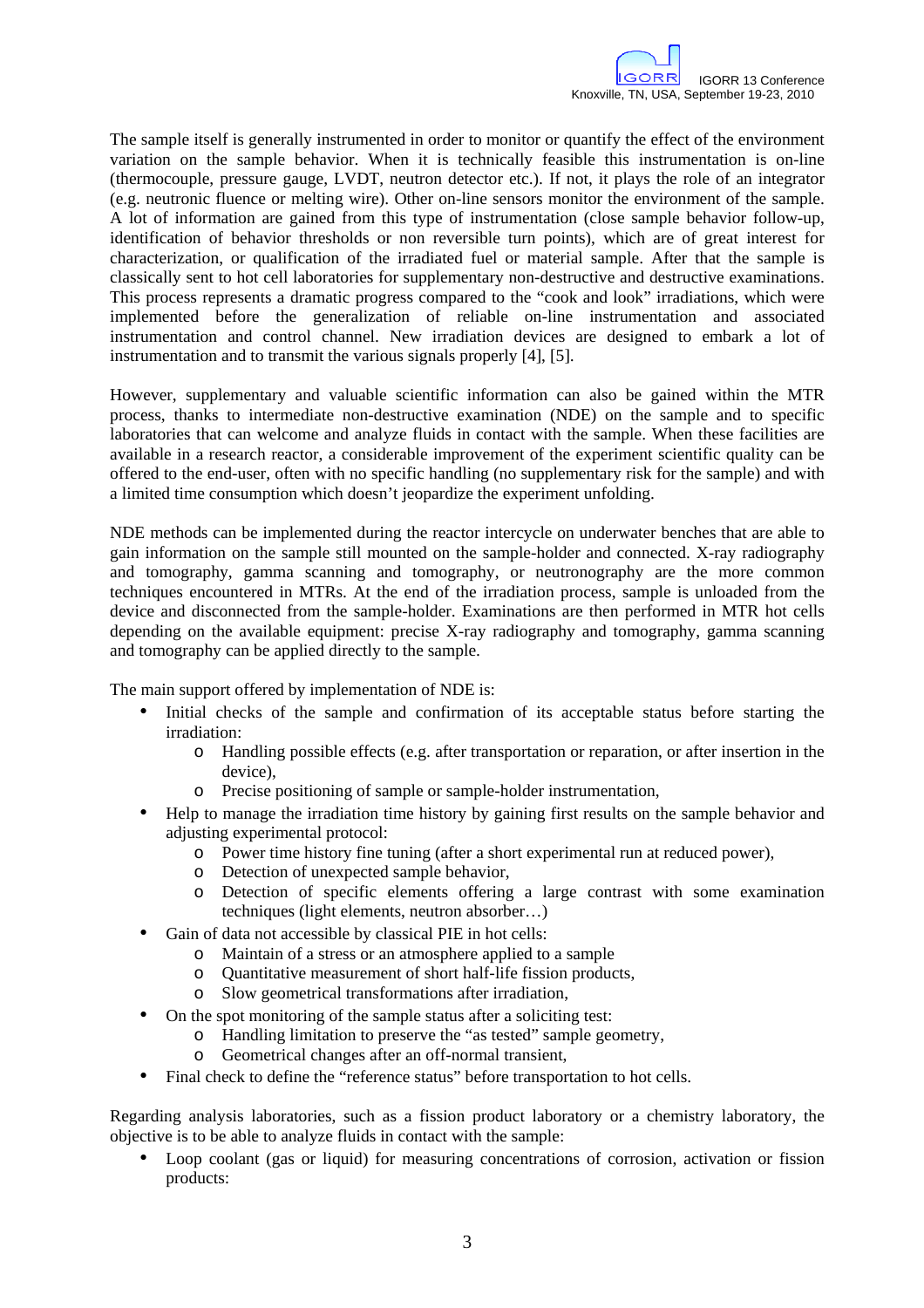- o Corrosion test in normal operation,
- o Failed fuel test in normal operation,
- o Rewatering water after quenching at the end of a safety test,
- Gas blanket of a device when the coolant is not compatible with a transfer towards an out-ofpile part (e.g. Na, NaK, molten metal, stagnant water…):
	- o Monitoring of a fuel-coolant interaction kinetics after a clad failure,
	- o Balance of gaseous and volatile fission products released in the gaseous phase during an accidental sequence
- Sweeping gas of a capsule containing the sample, or of the inner free volumes of a rod:
	- o Fission gas and helium release,
	- $\circ$  Gaseous chemical or radiolytical interaction products (H<sub>2</sub>, T<sub>2</sub>, CO, CO<sub>2</sub>, CH<sub>4</sub>, NH<sub>3</sub>...).

Measurement systems comprise gamma, beta and alpha spectrometry for radioactive atoms, and gas chromatography, mass spectrometry, UV and IR spectrophotometry … for stable isotopes. These measurements can be applied on-line to the fluid coming from the in-pile part of the device, or after delay on a sample or from a trapping media.

A dosimetry laboratory is also of interest for quantifying doses of various types received by a material, a component or a sample. Specimens are of very small size and need a specific process to be recovered and routed to the laboratory.

One can also mention other laboratories which support indirectly the experimental process. Some of them have an operational objective because they are devoted to:

- Reception, final assembling or checking of new components or devices, outside the controlled area,
- Interventions on already slightly irradiated materials (maintenance, calibration...) in controlled area. However, if the dose rate or the contamination risk in not negligible, the work has to be done in the large material and fuel hot cells of the facility.

## **3. MAIN FEATURES OF THE NDE BENCHES AND ANALYSIS LABORATORIES IN THE FUTURE JULES HOROWITZ MTR**

The global status of the Jules Horowitz Reactor (JHR) MTR is presented at this conference in [6].

### **3.1 Jules Horowitz Reactor (JHR) underwater NDE benches**

The non-intrusive scanning systems will involve two sets of benches. They concern examinations on the experimental sample still within the test device. These NDE benches will be therefore underwater and located in the pool of the reactor and in a storage pool:

- 2 photon imaging stands will be located in the reactor pool for the first one and in the component storage pool for the second one (see figure 1). These 2 stands will be equipped with both gamma emission and X-rays transmission imaging systems set on a same mechanical bench and using a shared feed-through. The gamma photons used will be those self-emitted by the radioactive object since X-rays will require a dedicated generator as a Linac (Linear Accelerator) for instance installed behind the pool wall,
- A neutron imaging system using the neutrons escaping from the core at the mid-plane level. A picture of the analyzed object will be reconstructed from the attenuation of neutrons through the scanned object. This test stand would be located on the reactor pool flooring. However, the final decision to install it is not taken.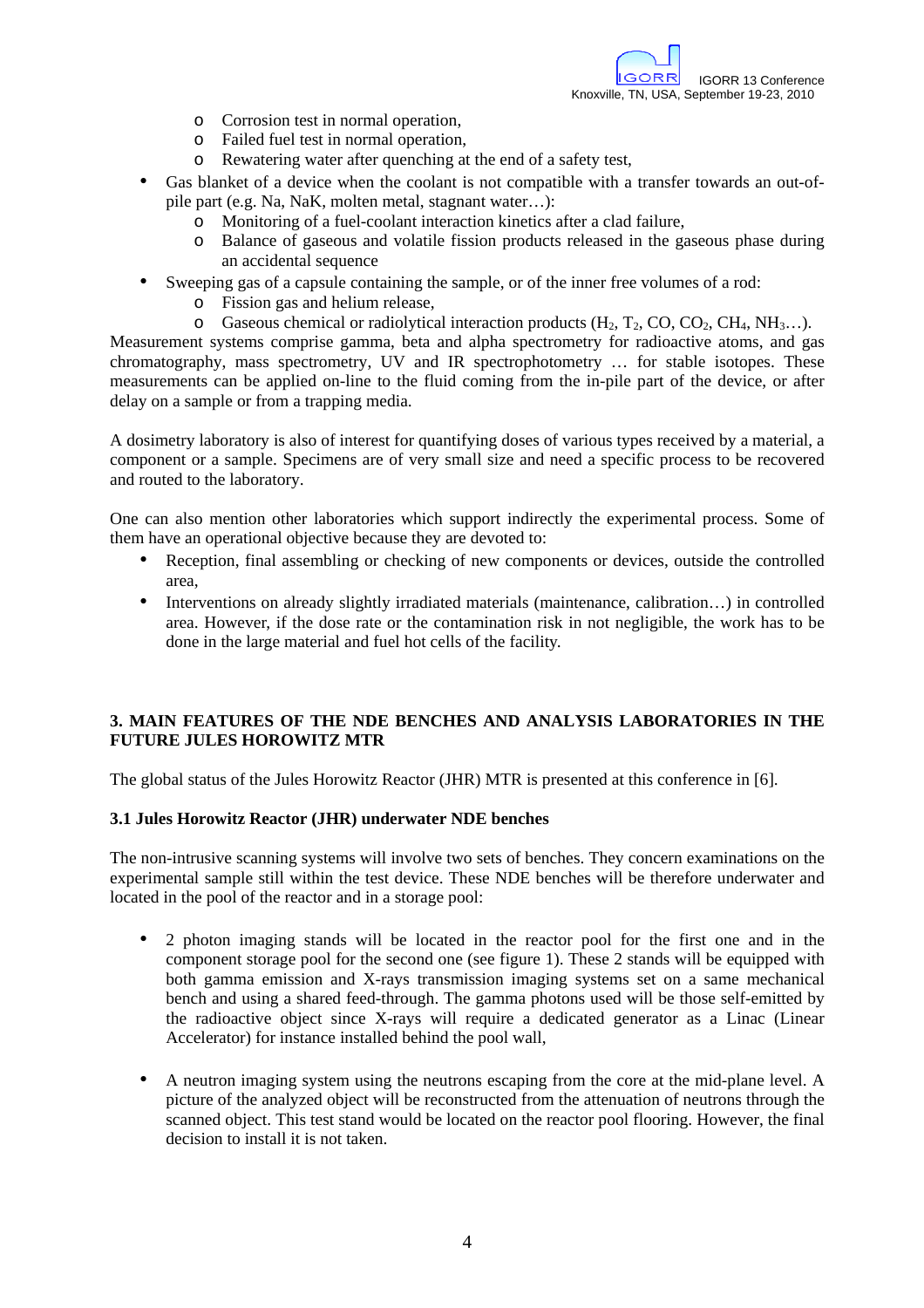

**Figure 1: Location of NDE benches in the future Jules Horowitz MTR** 

## **3.2 NDE benches in JHR hot cells**

The second set of benches concerns the examinations on the experimental sample itself after having been removed from the test device. These NDE benches will be placed into two "examination hot cells" dedicated respectively to fuel and to material sample handling and checking. These hot cells are located in the auxiliary building, and their sizes are  $3.4 \times 2.5 \times 4.2 \text{ m}^3$  and  $4 \times 2.2 \times 4.2 \text{ m}^3$  for respectively material samples and fuel samples examinations (see figure 2). They are connected to the JHR large hot cells welcoming irradiation devices and large irradiated components.

The objective of such examination hot cells is to collect the standard set of data obtained by nondestructive testing which i) are valuable for the scientific aim of the program and ii) can be obtained largely earlier than for the classical irradiation process (transportation in a hot cell laboratory):

- External aspect: visual inspection, macroscopy, open cracks,
- Metrological techniques: dimensions, growing, creep, density evolution,
- Oxidation and corrosion: weight increase, corrosion layer thickness,
- Internal flaws detection and characterization using ultrasonic (US), X-ray and Eddy Current techniques,
- Distribution of radioactive emitters by gamma scanning and of sample internal density by X-ray tomography imaging.

For that aim, study of several benches is in progress. One can mention in the fuel examination cell a coupled X-ray – gamma vertical bench, and a multipurpose horizontal NDE bench.

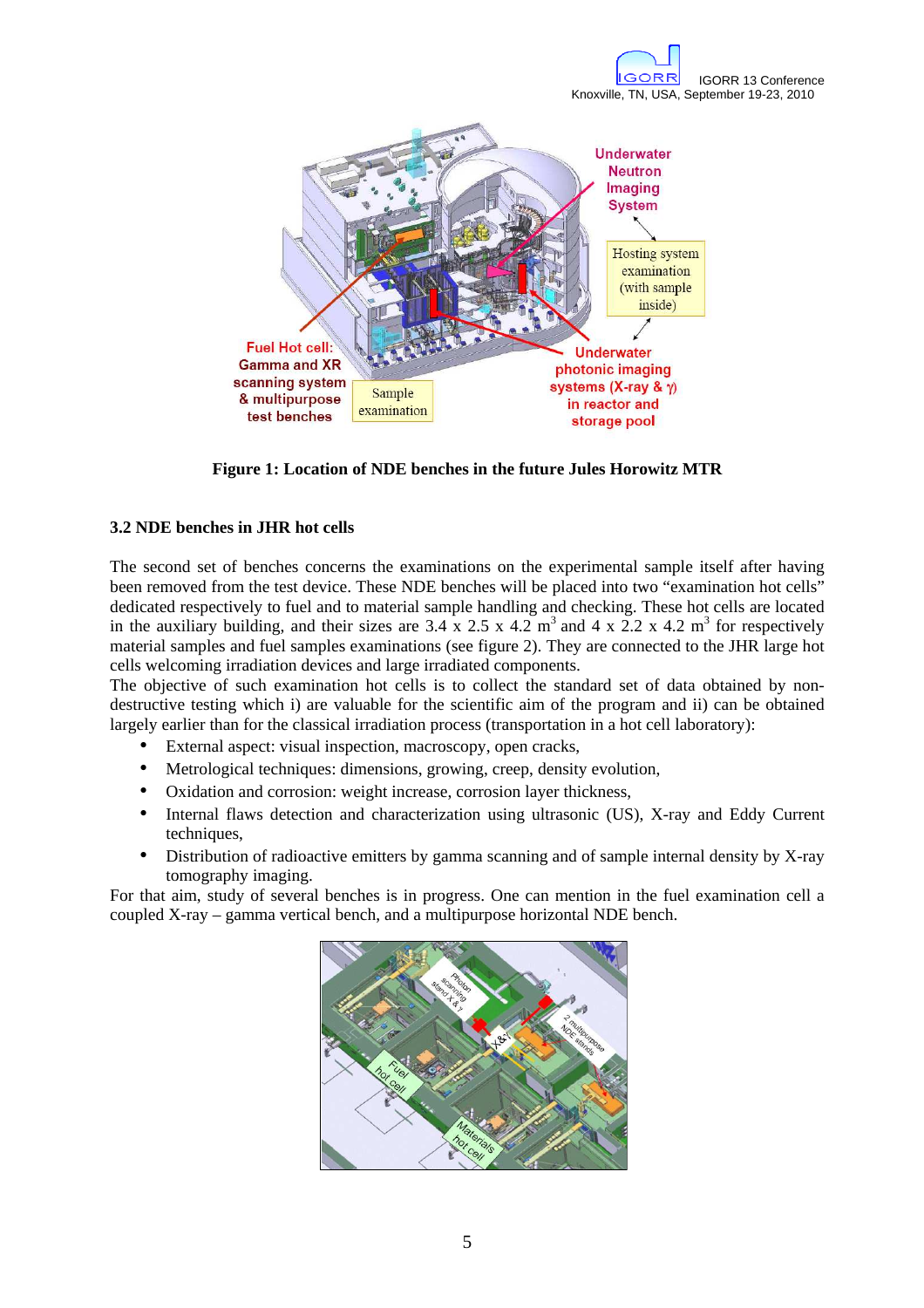

## **Figure 2: Multipurpose NDE benches for fuels and materials expected in JHR hot cells**

These on-site PIE programs will be of course completed by destructive examinations programs in hot cell laboratory, which participate also strongly to the success of the experimental process.

#### **3.3 Fission product laboratory**

The fission product laboratory (FP Lab.) will be solely devoted to the on-line and delayed measurement of radioactive and stable fission products, their temporary trapping for further measurements, and their purification and storage as a waste. This infrastructure will be based on shielded cells connected either to irradiation devices or to experimental cubicles, or to the both. Depending on the device and the type of fluid to monitor, the measurement can be carried out either on the fluid coming directly from the in-pile part (e.g. the coolant or the upper gas blanket) or on fluid present in the cubicle (e.g. for sampling). Equipment study of this laboratory is still in progress, and so far four main components are planned:

- A shielded cell devoted to measure radioactive and stable fission gases by on-line gamma spectrometry and on-line mass spectrometry (this new device is under development). This cell will also contain a set of traps coolable until liquid nitrogen temperature to retain xenon and krypton,
- A shielded cell capable to welcome coolant routing an elevated fission product concentration. Measurements on the passing fluid will be based on on-line gamma spectrometry, delayed neutron detection (DND) and sampling,
- A third shielded cell connected to the two previous ones will welcome the samples taken and will deal with the delayed counting and the short-term storage between two measurements
- A ventilated glove box for counting gas coolant or sweeping gas with low concentrations of radioactive and stable noble gases (Xe, Kr), or other gases (He, CO,  $CO_2$ ...).

These components will be progressively installed in the FP Lab., depending on the expressed needs for programs coming from future end-users.

### **3.4 Chemistry laboratory**

This laboratory will deal mainly with the experimental part of the JHR. Its role will be:

- To verify that the chemistry characteristics of the various coolant used in the loops are within the specifications,
- To welcome samples taken in the fission product laboratory or in the experimental cubicles, and to quantify isotopes or elements, relevant for the scientific objectives of an experiment, thanks to specific measurement systems,
- To analyze gaseous and liquid wastes released by the experiments,
- To support the operation of the JHR.

So far the scientific equipment of this infrastructure is not completely defined. However a first set of recommendations regarding the type of valuable techniques to install in a modern MTR has been released at the European level thanks to the European program " $MTR + I3$ " ( $6<sup>th</sup>$  Framework programme) [7].

#### **3.5 Dosimetry laboratory**

The dosimetry laboratory aims to analyze dose integrators (mainly for neutronic fluence and spectrum tailoring) placed either in experiments or in JHR components near the core, previously recovered and packed in a hot cell. This infrastructure will take benefit from the large know-how gained at CEA on the dosimetry surveillance program in French power reactors.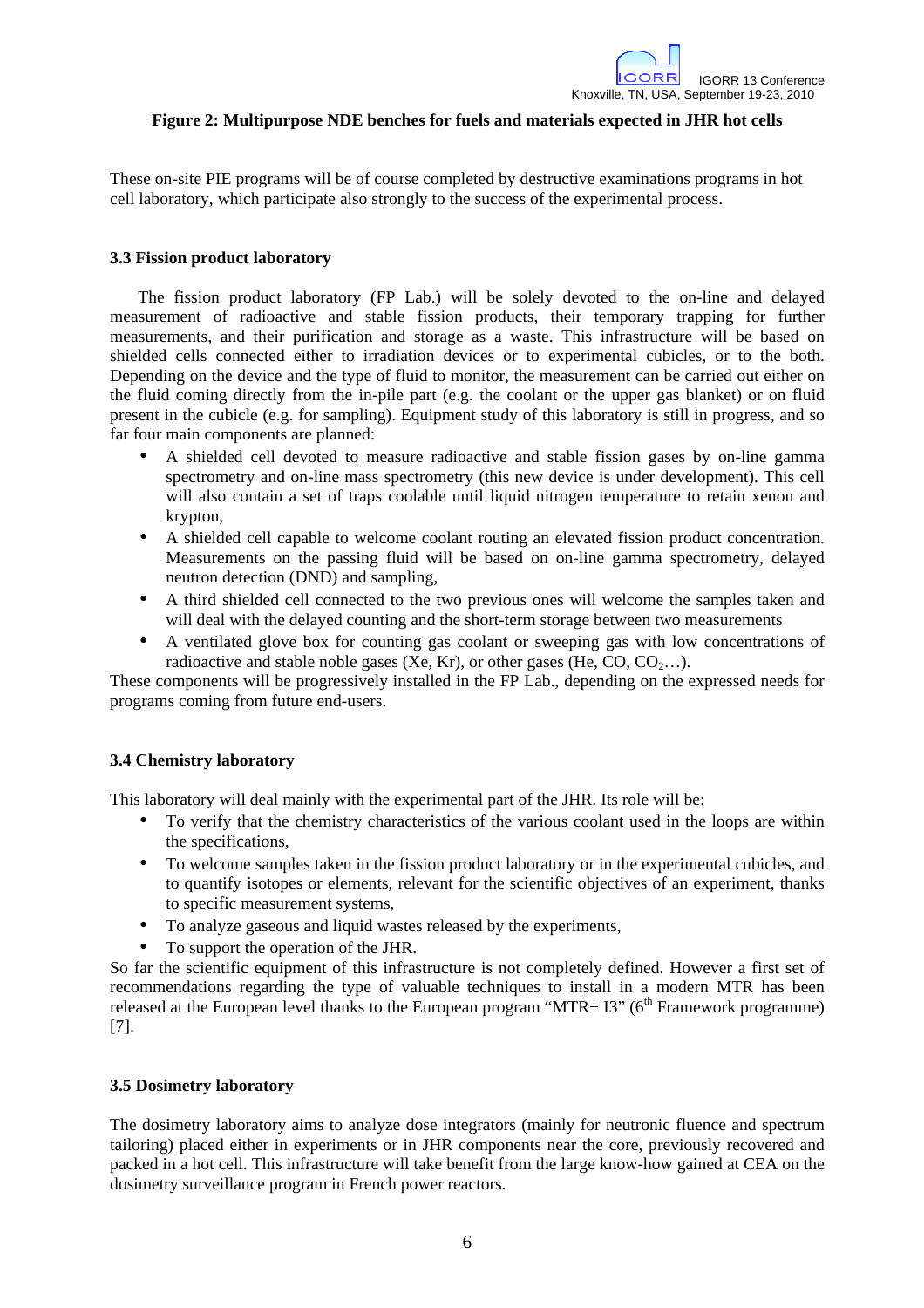Sample-holders containing dosimeters will be unloaded from the irradiation device in the material or the fuel hot cell, depending on the program. Then dosimeters will be extracted in the material examination hot cell. After that, they will be sent to the analysis laboratory thanks to a pneumatic transfer channel. The general process to recover the dosimeters has been defined. The equipment of the dosimetry laboratory is being studied.

## **4. DEVELOPMENT STATUS OF THE JHR UNDERWATER GAMMA - X-RAY BENCH**

This paragraph is focussed on the underwater gamma-X-ray bench (UGXR bench), for which the study is the most advanced among the set of imaging benches planned for the JHR. Basic and detailed design is currently realized by the Finnish research institute VTT as an in-kind participation to the JHR facility building, with CEA collaboration, as well as later on the manufacturing, mounting and calibration on the JHR site. For that aim a bilateral agreement has been signed between VTT and CEA. Concerning the specific high level imaging components or technologies, VTT also subcontracts design and development work from specialized Finnish companies, such as Oxford Instruments Analytical Oy (OIA) for the X-ray imaging.

### **4.1 Main experimental specifications expressed by the end-users and technological constraints**

The X-ray imaging system (radiography and tomography) by transmission and the gamma tomography system by emission are mainly characterized by the objective to check with a high spatial resolution the irradiated experimental sample when it is present in the irradiation device and still connected to the sample-holder. This implies strong technological constraints:

- To go through a considerable thickness of metal (mainly stainless steel or Zircaloy) constituted by the irradiation device pressure tube. The total wall thickness to penetrate can reach several centimeters,
- To have a spatial resolution largely smaller than the size of the object to check, to identify valuable details (fuel cracks or inter-pellets, dense material grains or chips, sensor heads, connectors…). For example, as the outer diameter of a LWR fuel rod is typically near 1 centimeter, the targeted geometrical resolution performance on the object is near 100 micrometers. This request has strong consequences on:
	- o The thinness of the detected gamma or X-ray beam,
	- o The elementary displacement step of the mechanical bench supporting the checked object (translation, rotation angle, vertical axis conservation during a rotation, etc.),
- To produce if necessary the requested results during the JHR intercycle period, during which benches are accessible (JHR handling means availability…). This means with a limited acquisition time and consequently a quick separation signal/background. This necessitates, for the X-ray imaging system, the use of a linear accelerator (6-9 MeV range),
- To protect the X-ray detectors from the intense gamma emission supplied by the experimental fuel sample itself.

Moreover, regarding the gamma imaging system, some additional issues shall be taken into account: the sample can present:

• A wide range of radionuclide inventory that necessitates a relevant choice for the pre- and postcollimation system design, the set of screens and the detector. Experimental programs will deal from fresh fuel with a short irradiation period (e.g. to quantify beginning of life properties of an innovative fuel material) up to high burn-up rods coming from power reactors and refabricated. Moreover one can also face to the more difficult case of a high burn-up rod re-irradiated at low linear power, the aim consisting in the detection of short half-life fission products of interest among a high Compton background coming from long half-lives isotopes emitting gamma rays at higher energy,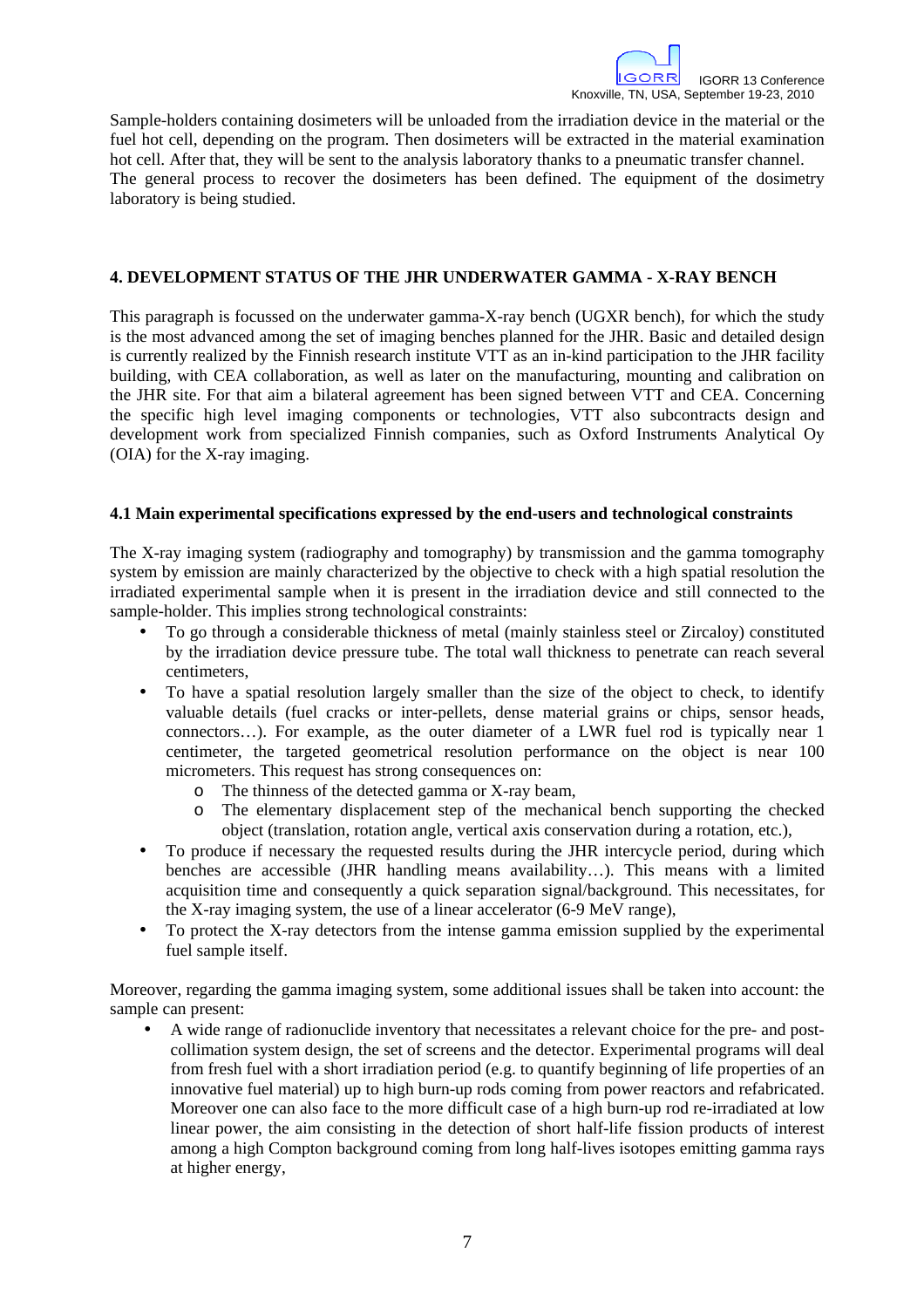- Various decay time before starting the examination, according to the program objectives. The target can be to measure short half-life fission products, to gather the maximum of information. In this case the first spectrum can be gained a few hours after the end of the irradiation (e.g. after a safety test). Another case can be to select a few radionuclides of interest and to start the examination at the optimum detection decay time. For that it can reach several days and consequently the radionuclide inventory in the sample is much lower.
- A wide range of sample shapes that imposes a suitable pre-collimator geometry set with a change system operated easily. For example, the pre-collimator geometry can range from 0.5\*5 mm (for gaining a gamma emission tomography) to very narrow slits (e.g. 13\*0.5 mm for a standard gamma scanning on a single rod or even 40\*0.5 mm if a rod cluster has to be checked). The collimation principle is given on figure 3.



**Figure 3: Main components of a standard underwater gamma spectrometry bench (The post-collimator includes the possibility for screen insertion)** 

### **4.2 Mechanical design of the underwater benches**

The choice was to duplicate the same design for the both UGXR benches (in reactor pool and in the component storage pool) in order to simplify the study and to offer the same complete service offer at the highest measurement quality level. This strategy integrates a convincing experimental feedback showing that this type of bench is very demanded at the MTR intercycle and that often one exemplary cannot face to all requests.

The bench located in the reactor pool will be mainly devoted to irradiation management, and will carry out short examinations during the intercycle, in order to continue the irradiation during the following cycle. However the both benches will be also used during the JHR cycle for longer checkings (e.g. tomography).

As an example a global and simplified view of a standard UGXR bench is given on figure 4.



**Figure 4: Example of a mechanical bench 3D view**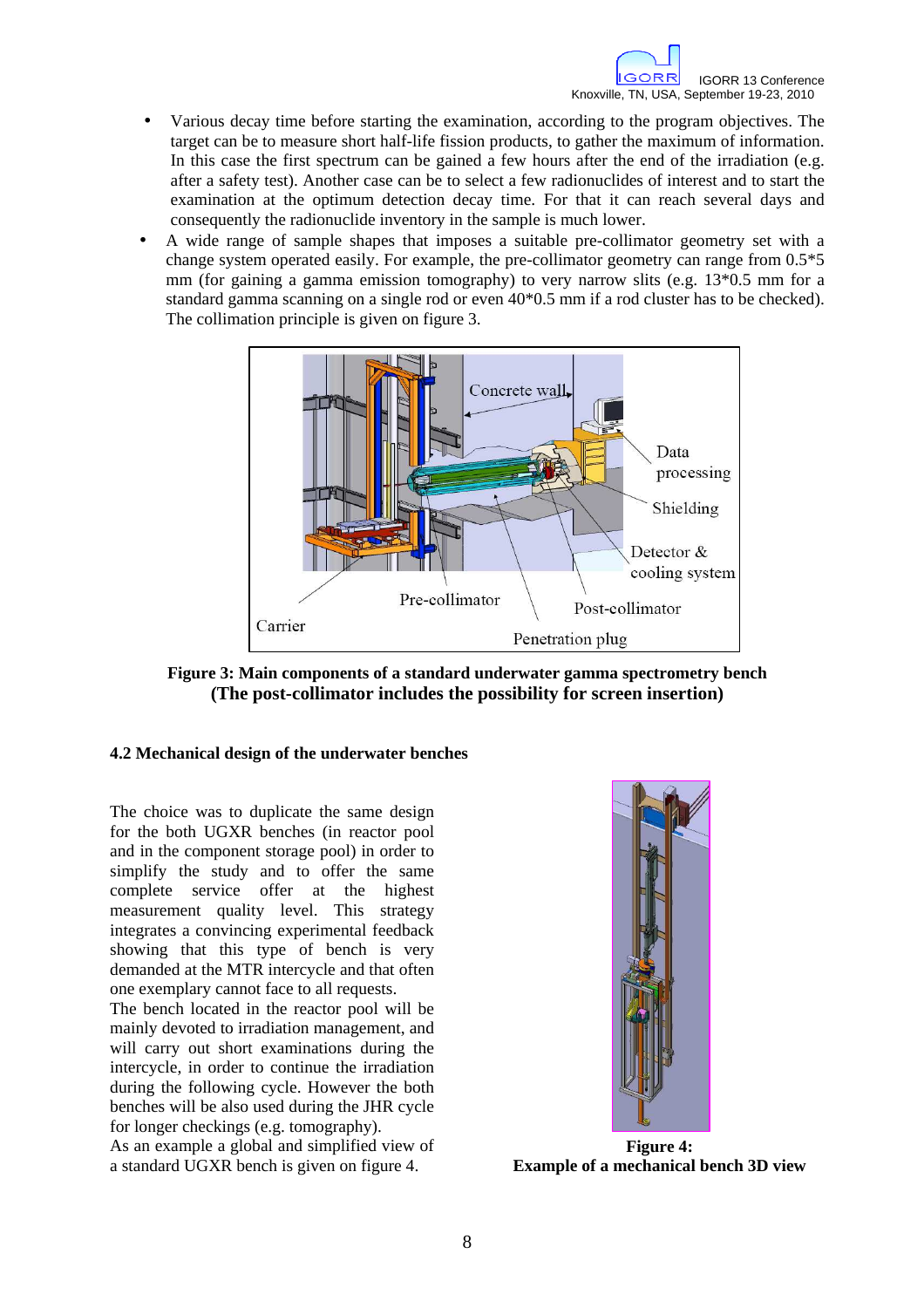The mechanical design of the bench is in progress and integrates:

- A high displacement accuracy and positioning reproducibility despite important device masses to welcome and an important vertical stroke to cover (800 mm and 1100 mm respectively above and under the sample mid-height plane, and 200 mm on horizontal axis),
- A robustness regarding the seismic risk, with a satisfactory behavior versus the safety criteria,
- The mastering of the bench frame handling inside the JHR facility, in regards of the security and the safety,
- The sizing of the biological protections around the accelerator and the irradiation device,
- An instrumentation and control system compatible with the JHR facility requests.

### **4.3 R&D work on X-ray imaging at high resolution**

To perform X-ray imaging at high resolution with an underwater bench in nuclear environment represents a real challenge. The first step consists of defining an objective in terms of spatial resolution that is ambitious but feasible technologically. This objective can be expressed as a final geometrical resolution of the system called the "geometrical blur" LF, which is defined by the following formula given on figure 5:



### **Figure 5: Definition of the geometrical blur in an X-ray imaging system**

With:

- Ls: Size of the focal spot of the accelerator. Accelerator model choice will lead to a size of about 300 micrometers.
- D: Distance between the X-ray source and the centre of the checked object. In the JHR UGXR configuration, this distance will be about 2.7 m.
- d: Distance between the centre of the checked object and the X-ray detector. An optimisation of this parameter is necessary. Technological constraints exist (size of the irradiation device, place to handle it…) but also the effect of the gamma rays emitted by the sample on the X-ray detector has to be taken into account.
- $\bullet$  L<sub>d</sub>: Size of the elementary detector. Strong technological difficulties are related to this parameter, which necessitates a significant R&D work at VTT and OIA.

Two parameters are input data fixed by the JHR design and the mechanical design of the bench: D and d. The two others parameters are manageable  $(L_s$  and  $L_d$ ) and require an important R&D work to reach the best values accessible with the current state of the art. So far a final target about 100 micrometers for LF is considered as reachable, and will drive the continuation of the JHR UGXR bench study.

The second step is to define the optimized shape for the X-ray beam by collimation. As represented on figure 6, a first horizontal slit in a pre-collimator allows obtaining a thin horizontal beam (about 2 mm in height) with an aperture capable to cover the total width of the irradiation device (up to 100 mm). After traversing the object, a post-collimator provokes a supplementary decrease of the height of the beam in order to reach the targeted spatial resolution.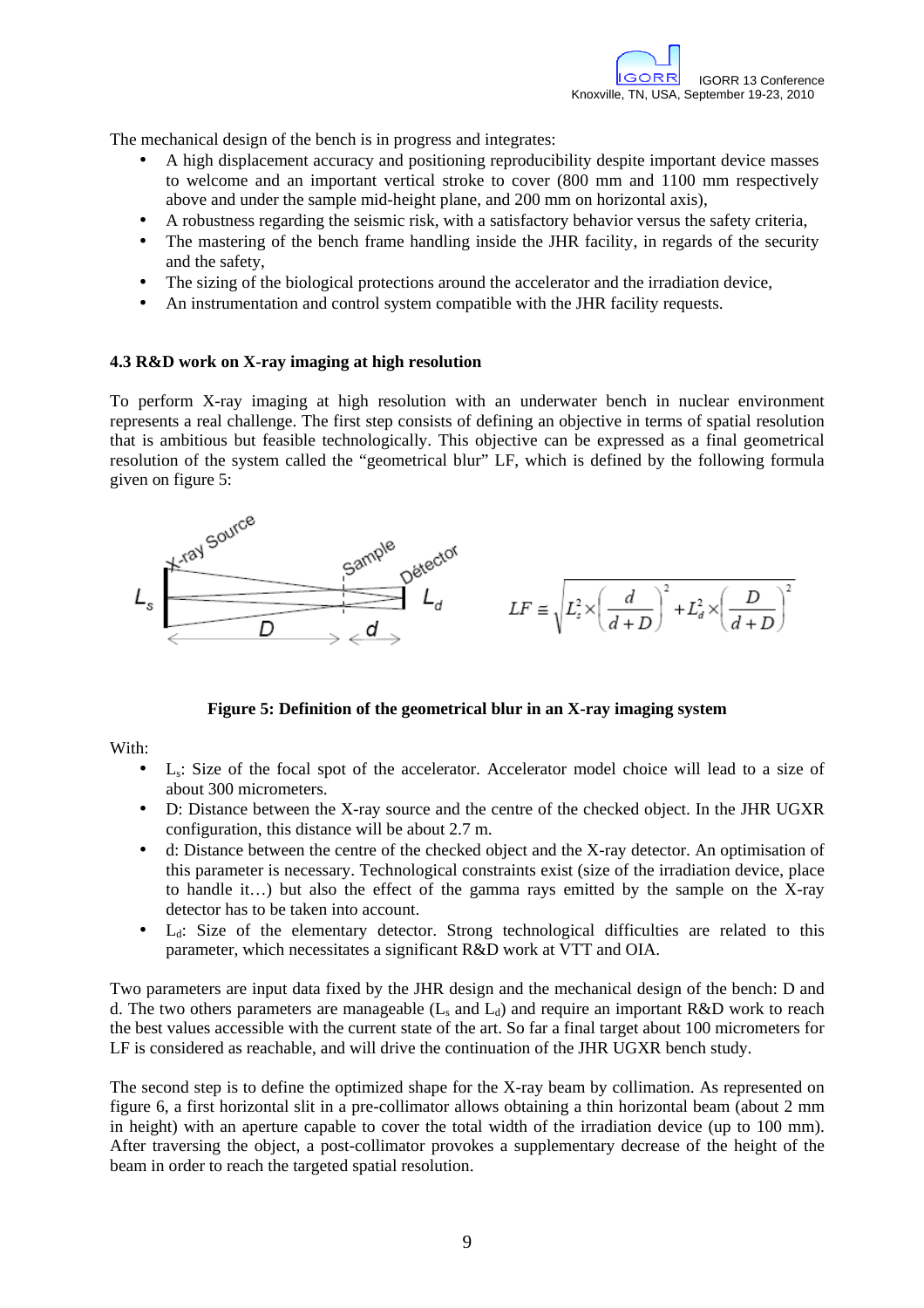

## **Figure 6: Basis principle for obtaining a thin X-ray beam on an object located far from the X-ray source**

Finally, a third step consists of listing the parameters influencing the high resolution and consequently the performances of the X-ray tomography system. These parameters come from limitations of the components constituting the system: mechanics, electronics, signal sampling and numerating, photonic noise, photon-material interaction etc. An important work is currently carried out at VTT to model the system and to make the suitable technological choices.

## **4.4 Current status of the X-ray tomography system studies**

Technical exchanges between VTT, OIA and CEA allowed converging on first technological choices summarized as follow:

- A narrow post-collimator (about 50 micrometers) in order to reject emission photons diffused by the sample and to discriminate the direct photons,
- A thin X-ray detector in form of a horizontal slice (target of thickness and pixel width of about 50 micrometers), but having a depth sufficient for an efficient X-ray photon-atoms interaction (several centimeters). This interaction can induce recoil electrons if the detector is made of a semi-conductor, or light if it is made of a scintillating material. In both cases high temporal resolution electronics shall be used for detecting these emerging particles. So far a semiconductor material based on the GaAs technology is preferred and proposed by OIA and VTT. One shall notice that such targeted detector is totally innovative when used with a far X-ray source. It will require a strong effort on basic research about radiation-material interaction and a suitable process for the prototype qualification.

Other studies are still in progress to optimize the system. One can mention in particular:

- Modeling of the detector size in height, which shall be a compromise between the geometrical resolution and the detection scattering by photonic noise,
- Integration in the modeling of the non parallel shape characteristics of the X-ray beam,
- Image reconstruction work with a lot of adjacent elementary X-ray detector pixels,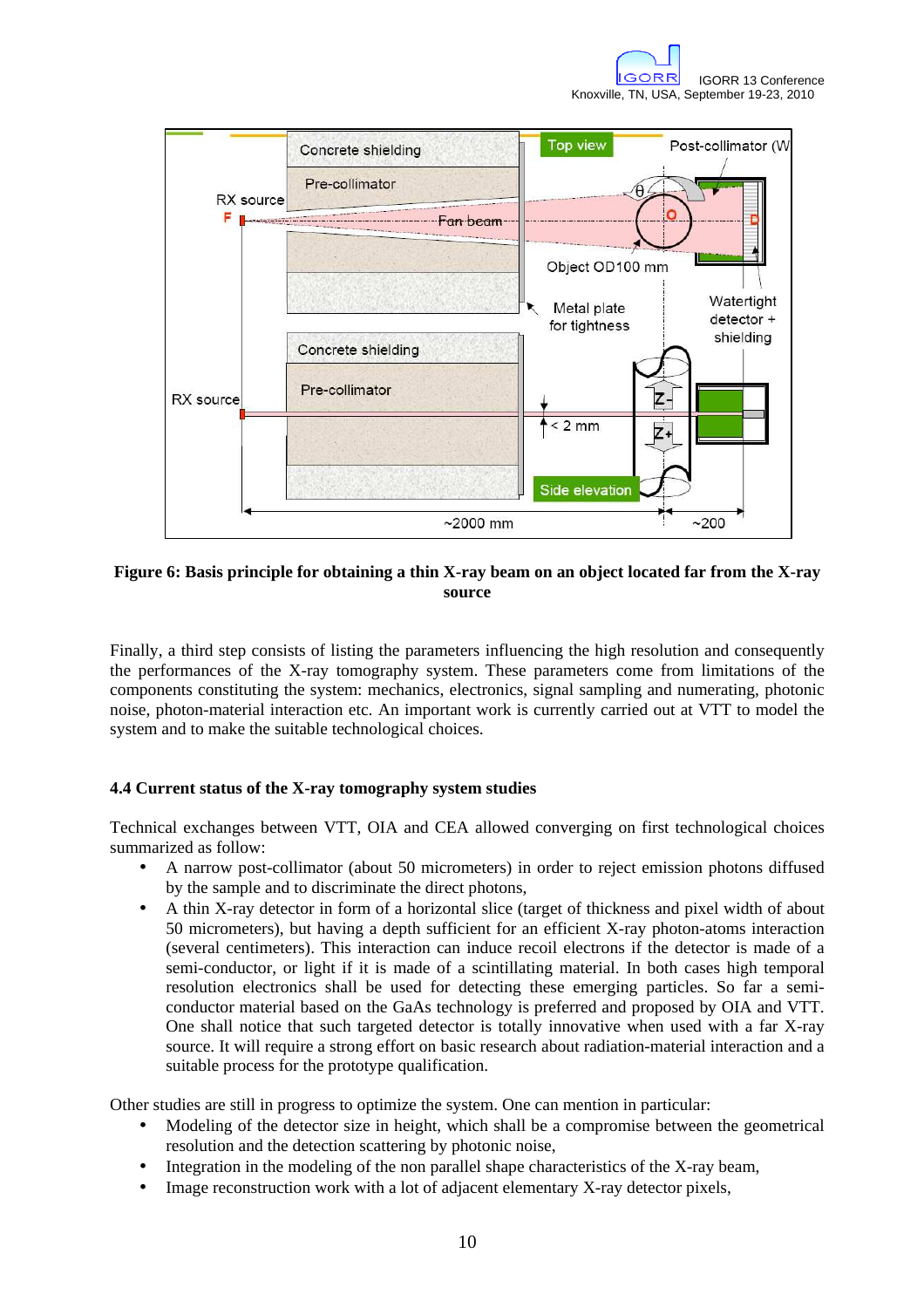• Parallel reviewing of all the system components and design choices in order to find permanently the best compromise between the performance target and the technological difficulties (manufacturing, handling, operation, maintenance) that could provoke a dramatic and unacceptable system cost increase.

## **4.5 Current status of the gamma imaging system studies**

Even if such a system is less innovative than the previous one and currently more used in nuclear facilities, some adaptations and optimizations shall be carried out taken into account the JHR facility design and the specificities of the checked samples (mainly geometry and activities). For that aim, current studies concern:

- The definition of the pre- and post-collimator set, according to various sample types to accept (rods, plates…), the counting rate at the detector level, the type of scientific information requested and the allowed examination planning,
- The choice of the detector type and sensitivity according to the activity range to be measured and detailed in § 4.1. For that aim, several radionuclide inventory cases have been selected as input data for pulse height and rate calculations and gamma spectrum reconstruction.

An example of gamma spectrum reconstruction with the MCNP code is given on figure 7 below.



## **Figure 7: Example of gamma spectrum reconstruction with the MCNP code for a LWR rod present in an irradiation device (counts versus the gamma energy in MeV)**

### **5. CONCLUSION**

The work carried out on the non-destructive examination benches and the analysis laboratories of the JHR presented in this paper is driven by identified and expected future experimental requirements. The design work of the whole park of these infrastructures, and the associated priority, is dependent from:

- The type of support offered and its place in the experimental process,
- The requested performances versus the complexity of the component and of its integration in the JHR facility,
- The maturity of the program demand, from the scientific community and from utilities and the industry,
- The associated development and manufacturing cost.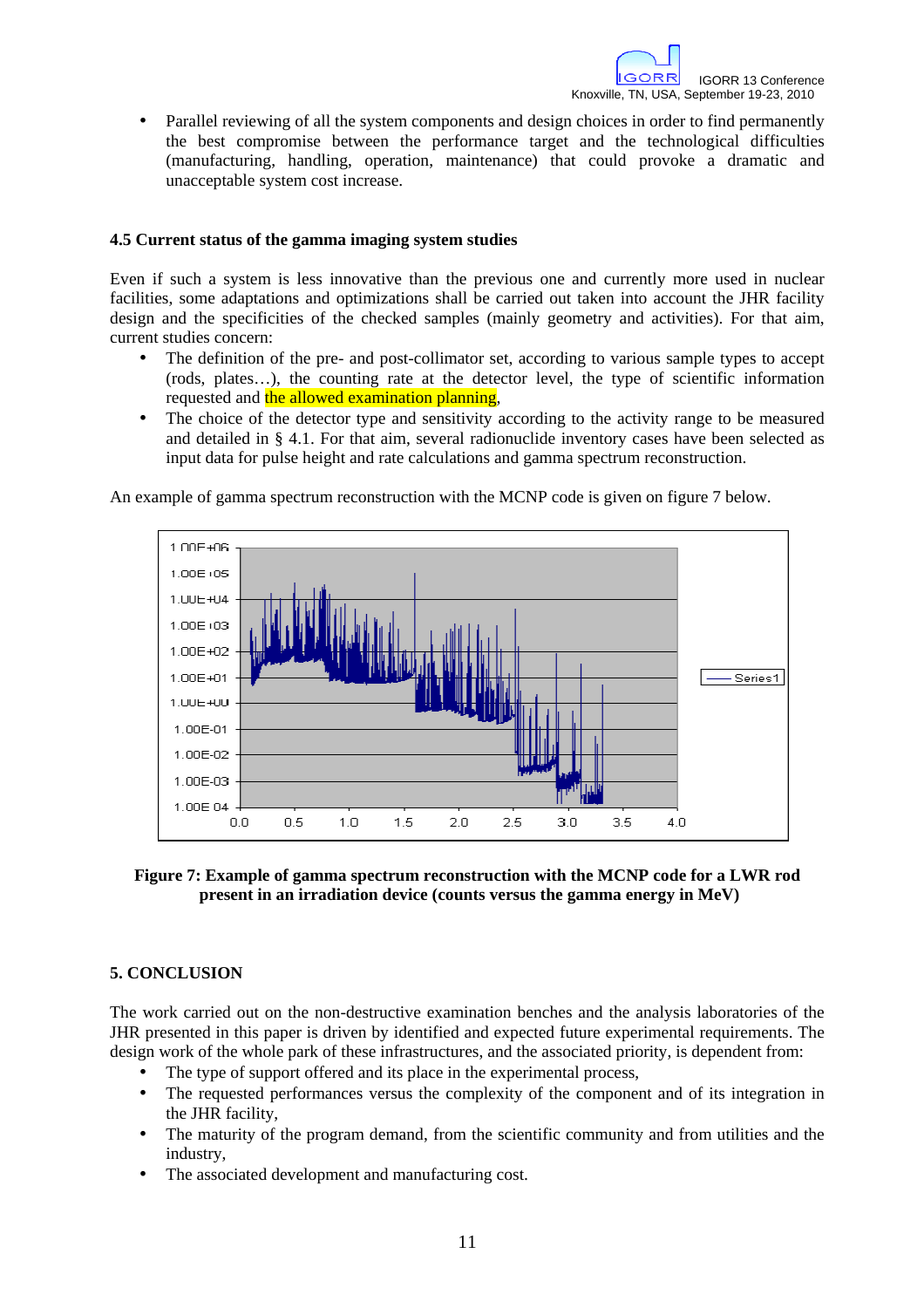As a consequence, the current work selected firstly the type of infrastructures necessary for a good experiment quality, and to optimize the requested performances versus the JHR operation planning and the cost. Future evolutions or development of new benches will likely occur, and equipment of analysis laboratories will be progressively completed.

The international collaboration for designing the performances of the JHR irradiation devices and associated measurement laboratories and non-destructive examination benches is of major importance. This collaboration has already taken place within the European Community thanks to the Integrated Infrastructure Initiatives Program "MTR+ I3", which ended at the end of September 2009. It will progressively take a more significant place by identification of future irradiation market evolutions, and by the strategy applied by the JHR Consortium members and the Jules Horowitz International Program (JHIP) driven by OECD/NEA. To participate to these organizations now is a relevant opportunity for a win-win approach, gathering needs and developing suitable scientific infrastructures to fulfil them, and before technical choices have been finalized to respect the JHR facility operational starting planning.

প্ৰপ্ৰ